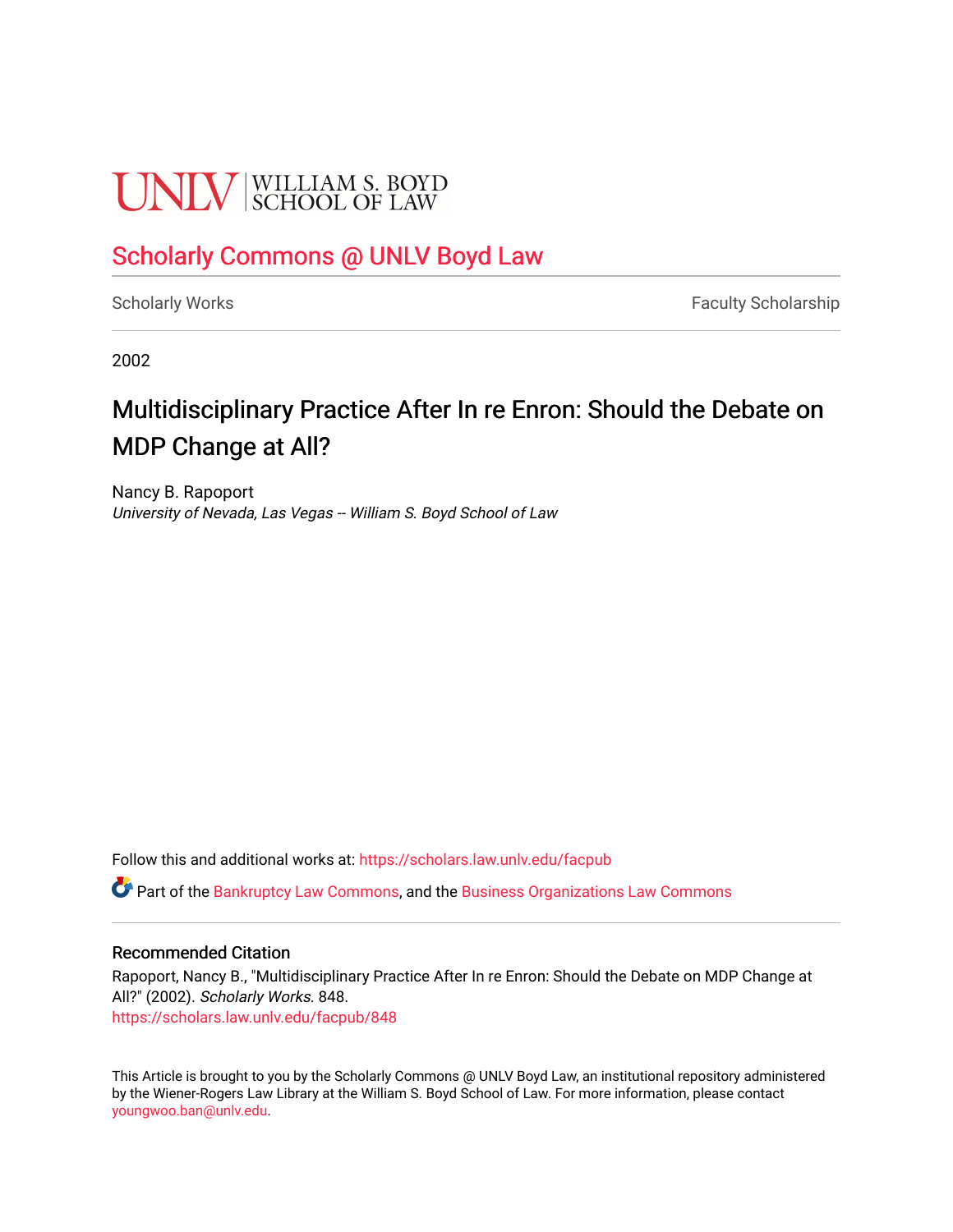**UNAUTHORIZED PRACTICE OF LAW**

**AN IN-DEPTH** LOOK **AT** THE **ISSUE**

# **Multidisciplinary Practice After In re Enron**

*Should the Debate on MDP Change at All?*

## **By** Nancy B. Rapoport

© 2002. ALL RIGHTS RESERVED.

**O** n Dec. 2, 2001, Enron Corp. filed a voluntary chapter 11 petition in the United States Bankruptcy Court for the Southern District of New York. That petition commenced the largest chapter 11 case in U.S. history,' and the story of Enron's meteoric rise in the business world (and its precipitous fall from grace in late 2001) has continued to capture the public's attention.2

Naturally, everyone interprets the case in light of his own experiences: accountants focus on the accounting laws; lawyers focus on the duties of lawyers in representing their clients; and lawmakers focus on possible legislative solutions to prevent future occurrences.' The Report of Investigation by the Special Investigative Committee of the Board of Directors of Enron Corp., filed with the Bankruptcy Court on Feb. 2, 2002, points fingers at the company, at some of the employees, at the company's accountants, and at the company's lawyers in an effort to determine what

caused its business troubles.<sup>4</sup> We don't have all of the facts - or any of the answers - yet, and we may not have any answers for a very long time. But the Enron case, even as it stands now, gives us an opportunity to consider whether the current system of inside counsel, outside counsel, separate accountants, auditors, and other professionals, and the like, serves the client better or worse than would a more integrated, multidisciplinary practice (MDP) setting.

In this essay, I won't belabor the points made by both sides of the MDP debate.<sup>5</sup> The issue of whether state bars should change their rules to permit MDP inevitably raises the passions (and blood pressure levels) of both lawyers and academics.' **I** simply want to point out that the current structure of several-stops-shopping has some of the same built-in drawbacks as does MDP's one-stop-shopping.

I've weighed in on this issue before, and I won't rehash my claim that legal education fosters a type of thinking in

silos **-** an assumption that one substantive area never overlaps with another. But let's think about MDP structure for a bit. The idea of MDP is that a client can seek the advice of professionals trained in several different disciplines, all of whom are practicing together in a single business.

Why might a client want one-stopshopping for professional services? Clients have come up with several different reasons. For example, clients tend to prefer educating their professionals (lawyers, accountants, etc.)<sup>8</sup> about particular problems only once, rather than several times (once per category of professional). Moreover, clients hope that, by combining the different disciplines, their lawyers will notice things that their accountants might not; that their accountants might suggest things that their lawyers might not have considered; and that, ultimately, they'll get the best advice possible from a synergy of professional opinions. Finally, I'm sure that clients hope that the fees from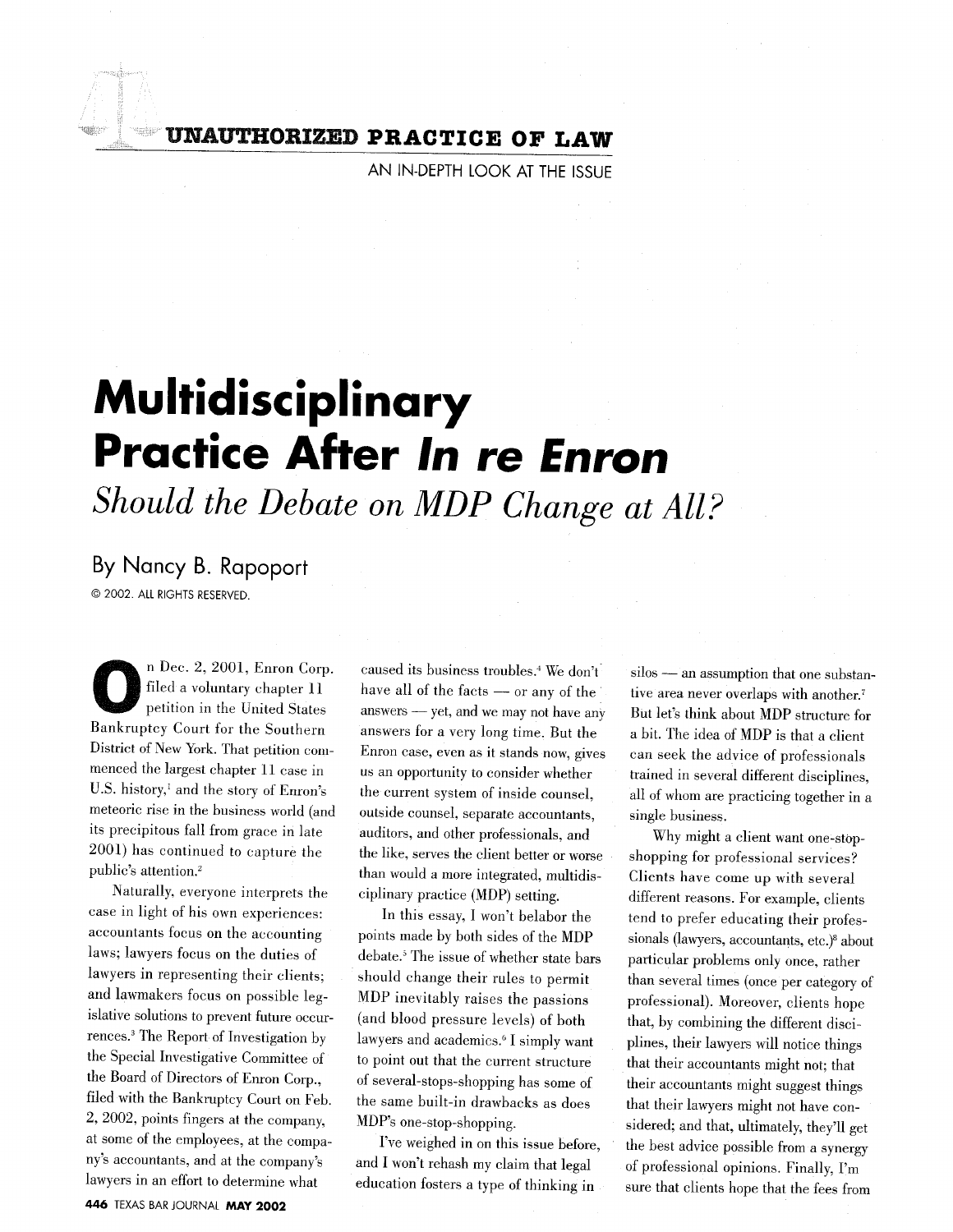a one-stop shop would reflect some economies of scale that come from shared overhead, eliminated redundancy, and a shorter learning curve.

Why might lawyers resist MDP? The literature abounds with arguments ranging from the fear of losing their professional independence to the fear of becoming irrelevant to clients.9 My own take on the independence argument is that our own ethics rules give us protection from any overbearing, evil-hearted nonlawyers.<sup>10</sup>

What worries lawyers (or what should worry them) isn't so much the lack of an applicable ethics rule as it is the powerful force of economics. It's hard to say "no" to a client; it's especially hard to say "no" to a client who comprises a significant portion of your business. And when the lawyers and accountants know that there are ways to craft advice in order to make that advice technically legal, then it's even harder to sort out the circumstances under which giving

offering clients something distinctive about their type of advice, then they, too, risk becoming extinct as a profession. The fear of irrelevancy is, at its heart, the fear of not being able to demonstrate the quintessential value of the discipline of law<sup>12</sup> and the giving of legal advice.

As we lawyers talk to each other about MDP, and about the sacrosanct nature of lawyer independence, I'm sure that accountants are talking with each other about the sacrosanct nature of their professional advice as well.<sup>13</sup> I hear good lawyers talk constantly about how frustrated they feel about the deteriorating nature of practice and about how important character and moral issues still are (and should be) to the practicing bar. My guess is that good accountants are having those same discussions with their colleagues.

To me, the real issue is how professionals deliver the best and most complete advice to their clients. Lawyers and accountants will both face the same prob-

*We have been focusing on MDP as a problem in itself, instead of recognizing the issue of MDP as a symptom of a problem in the current practice of our profession.*

that technically legal advice is not the same thing as giving the client complete advice. We are charged with representing our clients to the utmost of our abilities. And our ethics rules permit us to give complete advice **-** advice that takes into account longer-term issues and issues of morality and non-economic interests.<sup>11</sup>

My take on the argument that MDP will make us irrelevant is that the argument is eerily reminiscent of the argument of a slide-rule manufacturer who worries about the development of the personal calculator. If the manufacturer doesn't offer what the market wants, slide rules will become irrelevant; if the manufacturer adapts to reflect market demand, then slide rules (or their progeny) won't become irrelevant. Thus, if lawyers aren't lems, including being the bearers of bad news ("no, you can't do that") from time to time. All professionals should be asking themselves whether they want their clients to choose short-term goals over long-term ones; whether they want their clients to choose financial considerations over other types of considerations; or whether they want their clients to listen to a broader view of the issues raised by their clients' specific questions. The question of whether we should permit MDP is, in the end, the wrong question. The real issue isn't as much the structure of the firm(s) that are giving advice but the nature of the advice itself.

My point is that good, fair, and complete advice doesn't have to be a competition between accountants and lawyers. If lawyers are doing their jobs, they are giving the best possible, well-rounded advice to their clients. And if accountants are doing their jobs, they're giving the same type of advice, accountant-style, to the clients. 14 We have been focusing on MDP as a problem in itself, instead of recognizing the issue of MDP as a symptom of a problem in the current practice of our profession. Once we cut to the chase, we can begin to address the fundamental problem: what kind of advice should we be giving our clients, period?

#### **Notes**

- *1. See* Ralph **Bivins,** *Creditors Get Report from Lay: Back To Basics Enron Will Emerge, He Says, Hous. CHRON., Dec. 13, 2001, at Busi*ness, **1.** ("The **\$50** billion bankruptcy is the largest Chapter **11** ease ever.").
- 2. **Some** websites that have gathered stories on the Enron ease include Time: Behind the Enron Scandal, at **www.time.eom/time /2002/enron; Plaits Enron** Report, **at www** .platts.com/features/enron; Findlaw Inves**tigations - Enron, at http://news.fmdlaw** .com/legalnews/lit/enron; and NPR: "The **Fall of Enron," at www.npr .org/news/ specials/enron. See also C-SPAN** website **at www.c-span.org/enron /index. asp>, Hous.** Chron. **at www .ehron.com/content /chronicle/special /01/enron/,** and Financial Times at **http:// speeials.ft.coin/enron,** last visited March 20, 2002.
- **3.** *See, e.g.,* Bill Deener, *Will Enron Case Spur Accounting Changes? ReJbrms Are Needed To Safeguard Investors, Some Analysts Say,* Dallas Morning News, Jan. 16, 2002, at **ID;** Patti Waldmeirm, *Don't Blame the Lawyers For Enron,* Fin. Times, Feb. 21, 2002; Elaine S. Povich, *After Enron, Lawmakers Weigh Reform,* Newsday, March 19, 2002, at A44.
- 4. The Report describes the set of interactions leading to Enron's business problems as follows: The tragic consequences of the relatedparty transactions and accounting errors were the result of failures at many levels and by many people: a flawed idea, selfenrichment by employees, inadequatelydesigned controls, poor implementation, inattentive oversight, simple (and not-sosimple) accounting mistakes, and overreaching in a culture that appears to have encouraged pushing the limits. Our review indicates that many of those consequences could and should have been avoided.

Report of Investigation by the Special Investigative Committee of the Board of Directors of Enron Corp. 16, 2002 WL 198018 (ENRON) (Feb. 2, 2002) [hereinafter Powers Report].

In particular, the Powers Report points to the interaction among the company, the lawyers,